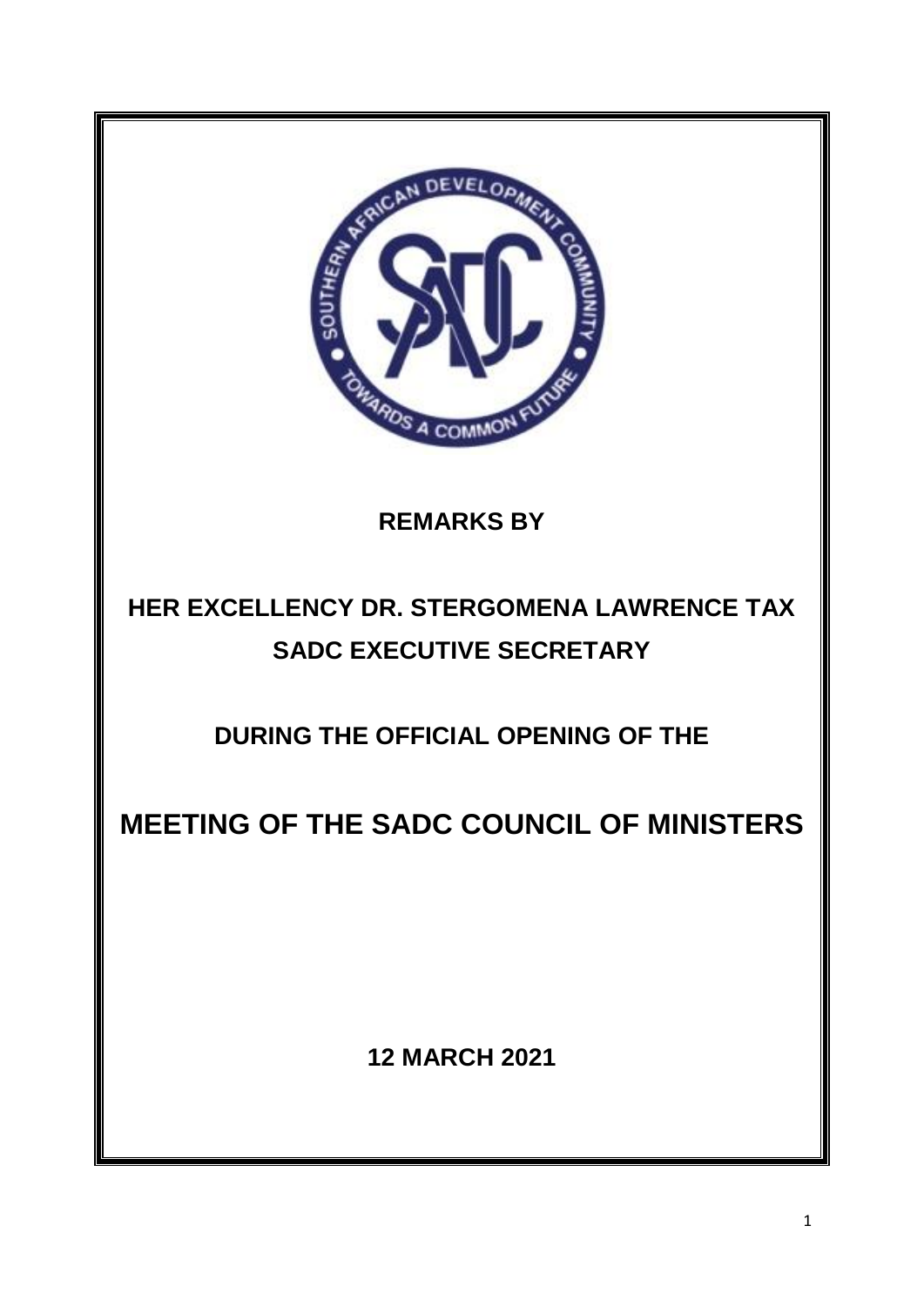**Honourable Verónica Nataniel Macamo Dlhovo, Minister of Foreign Affairs and Cooperation of the Republic of Mozambique, and Chairperson of the SADC Council of Ministers;**

**Honourable Ministers;** 

**Senior Officials from SADC Member States;** 

**SADC Deputy Executive Secretaries and SADC Secretariat staff;** 

**Media Representatives;** 

**Invited Guests;** 

## **Ladies and Gentlemen.**

Allow me to begin by extending our gratitude to the Government of the Republic of Mozambique for convening this meeting and thank all delegates for making time for the meeting.

We had hoped that your meeting today, would be held face to face and back to back with Summit of Heads of State and Government as was decided by Summit in August 2020.

Notwithstanding the commendable measures put in place by Member States to contain COVID -19, the pandemic remains a global challenge. A number of our Member States have experienced loss of lives across all spectrum of our population**,** among others, the Council of Ministers lost one of its member, Honourable Sibusiso Moyo, who was the Minister of Foreign Affairs and International Trade of the Republic of Zimbabwe. May his soul and the souls of the departed rest in eternal peace.

#### **Honourable Ministers,**

The main objective of this meeting is to assess progress made during the 2020/2021 financial year, and deliberate on the outlook for 2021/2022. The meeting will receive a report on the implementation of the 2020/2021 SADC Annual Corporate Plan, as well as on the implementation of SADC Council and Summit Decisions. The meeting will also consider the plan and budget for financial year 2021/22.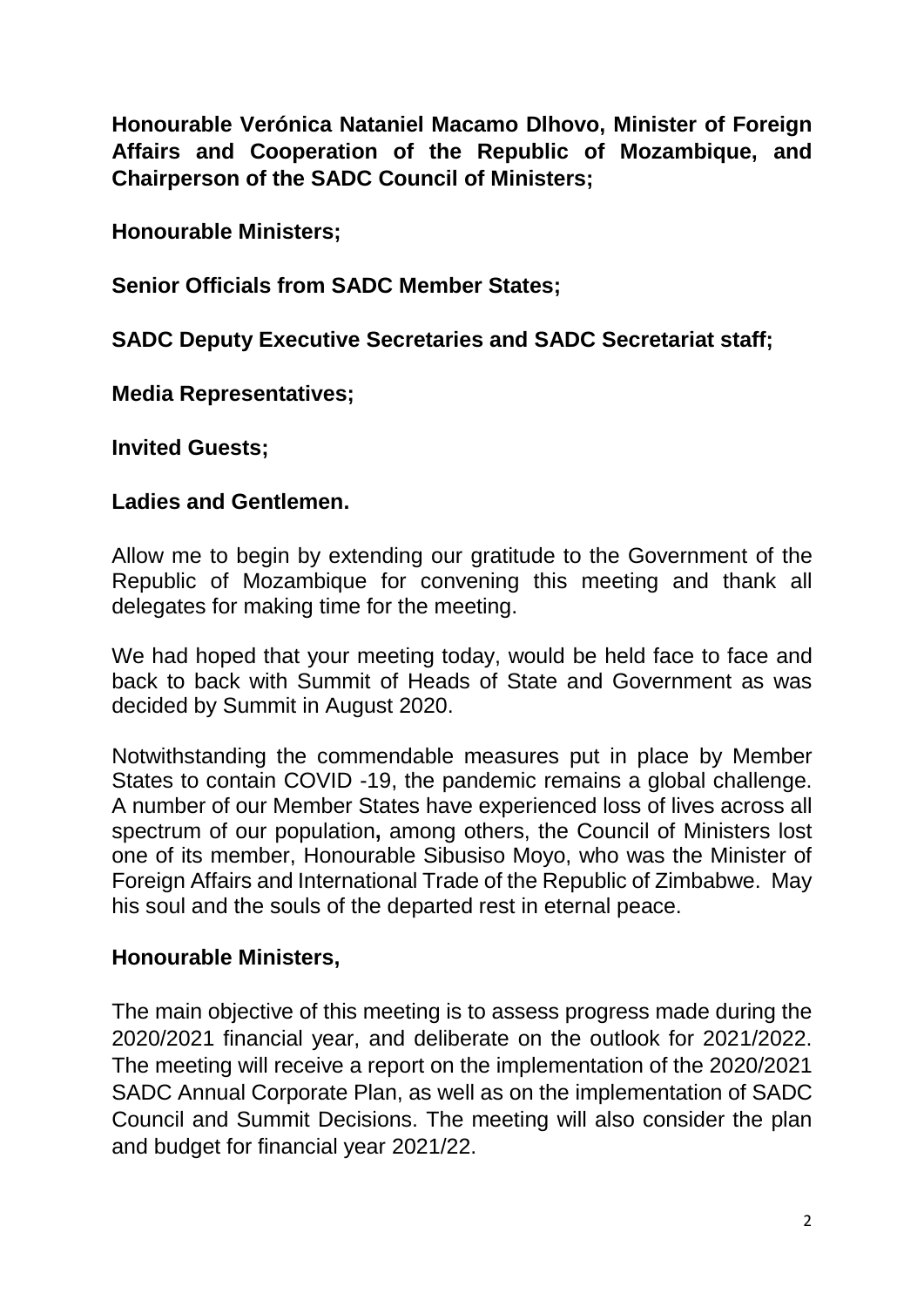In terms of implementation of the 2020/2021 Annual Corporate Plan, an implementation rate of 79 per cent was recorded for April to December 2020 period. This implementation rate is lower by 5 percentage points compared to 84 per cent recorded during the same period in financial year 2019/20, and is attributed to challenges posed by COVID-19. Recognizing the challenges, the Secretariat developed a Business Continuity Plan, which enabled the Secretariat and the region to implement most of the planned activities virtually, nonetheless, some of the activities could not be undertaken virtually, due to their nature.

## **Honourable Ministers,**

Implementation of Summit and Council Decisions is another key factor in achieving the regional integration agenda. I am pleased to report that the March 2020 Council Decisions were successfully implemented, at an implementation rate of 95 percent. Since March 2020, the Council of Ministers met five times, and the implementation rates of its decisions are 100 percent for April 2020 Council, 94 percent for the May 2020 Council, 75 percent for the June 2020 Council, and 85 percent for the August 2020 Council.

In terms of August 2020 Summit Decisions, a total of 13 Decisions were fully implemented, out of the 26 Decisions, representing 50 per cent completion rate. The remaining decisions are long term in nature, and implementation is ongoing.

Key milestones during the year, include finalization of Angola's SADC Free Trade Area (FTA) provisional tariff offer. This is an important milestone, as the region aligns the SADC FTA to the Tripartite and continental Free Trade Area initiatives. The provisional offer has been circulated to all SADC Member States. May I encourage Angola, and all Member States to finalize negotiations for this important milestone to our Regional integration.

With regard to the Tripartite FTA, to date twenty-two (22) Member/Partner States have signed the Tripartite Free Trade Area (TFTA) Agreement, while ten (10) Member/Partner States have ratified the Agreement. Of the ten Member States that have ratified the Agreement, five (5) are SADC Member States, namely: Botswana, Eswatini, Namibia, South Africa and Zambia. This number falls short of the required number of fourteen (14) Member States, to make the Tripartite FTA come into Force. May I call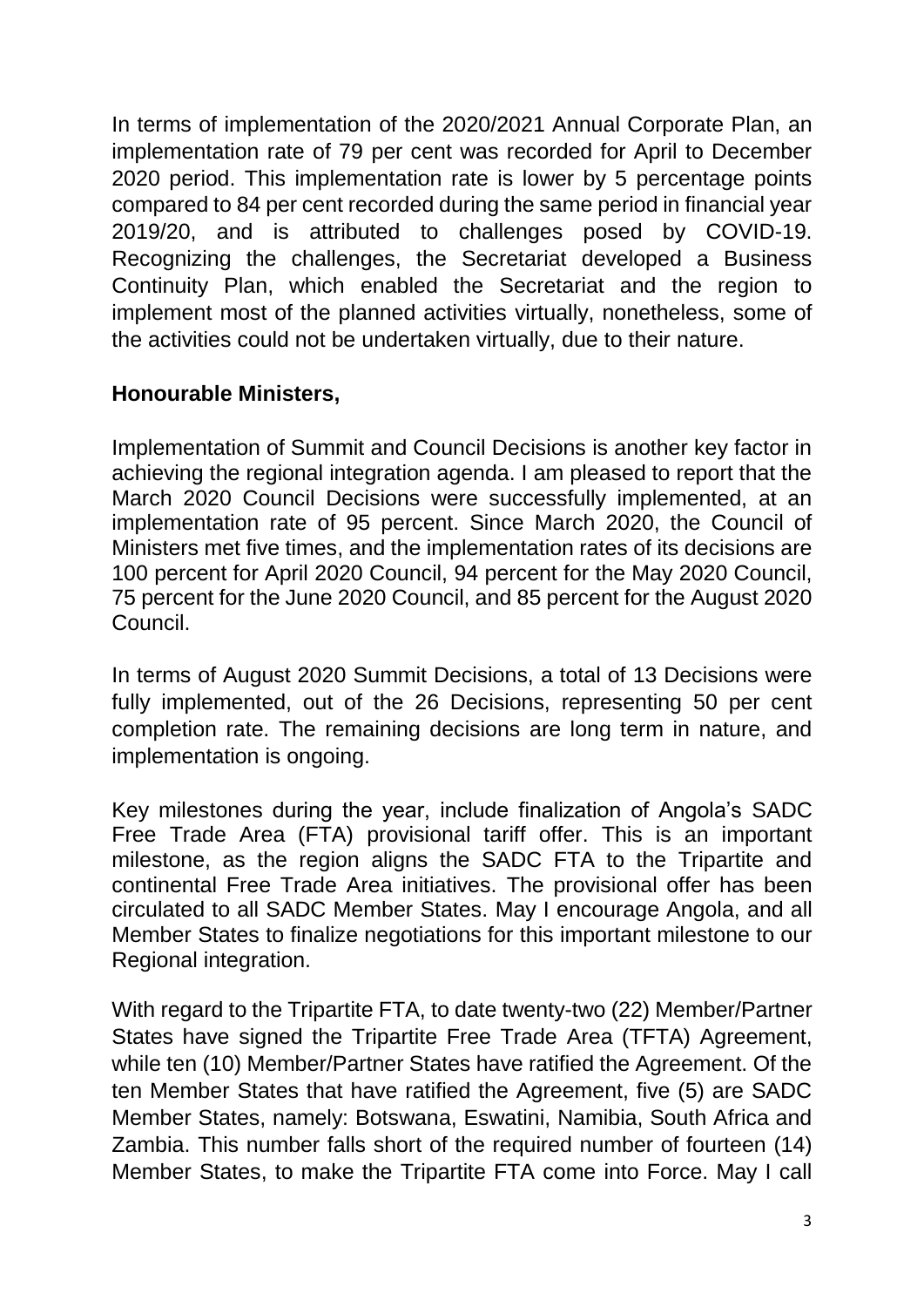upon SADC Member States to expeditiously ratify this important integration instrument. At the continental level, thirty-six (36) Member States have deposited their instruments of ratification of the AfCFTA Agreement. Out of these countries nine (9) are SADC Member States, namely: Angola, Eswatini, Lesotho, Malawi, Mauritius, Namibia, South Africa, Zambia and Zimbabwe. While we proceed with the Continental Free Trade Area, we should not lose sight of the Tripartite Free Trade Area, which is a crucial pillar to the realisation of the Continental Free Trade Area.

Notable progress continued to be recorded in the implementation of the Cross-border payment system, the SADC Real Time Gross Settlement System. Total number of transactions settled in the System as of December 2020 was 1,995,355 representing the value of ZAR 7.81 Trillion. Work is progressing to on-board other currencies on the system including provision to settle low value payments.

Progress was also recorded in the implementation of the SADC Regional Infrastructure Development Master Plan. A total of 63 Infrastructure projects including 17 regional Energy projects were developed under second Priority Action Plan for Programme for Infrastructure Development in Africa (PIDA PAP 2). Out of which have three (3) energy projects, have been shortlisted, these are: Luapula Hydro-power between DRC and Zambia; Baynes Hydro-power between Namibia and Angola; and ZIZABONA transmission interconnector between Botswana, Namibia, Zambia and Zimbabwe.

Progress was also recorded in preparation and implementation of priority transmission projects aimed at interconnecting Angola, Malawi and Tanzania to the Southern African Power Pool (SAPP) network, and in power generation projects aimed at enhancing security of energy supply in the Region. In this regard, 2,480 MW in 2020, which is about 77 percent of the targeted capacity of 3,215 MW were commissioned.

Construction of large power generation projects also progressed during the year, whereby, the Kafue Gorge lower hydropower project with capacity of 750 MW in Zambia is expected to be commissioned by July 2021, and the Julius Nyerere hydropower project in Tanzania with capacity of 2,115 MW is expected to be commissioned in June 2022.

The SADC Regional Gas Master Plan Phase 1, defining the conceptual and policy framework was completed in October 2020. Moving forward, under Phase 2, key developmental projects for midstream infrastructure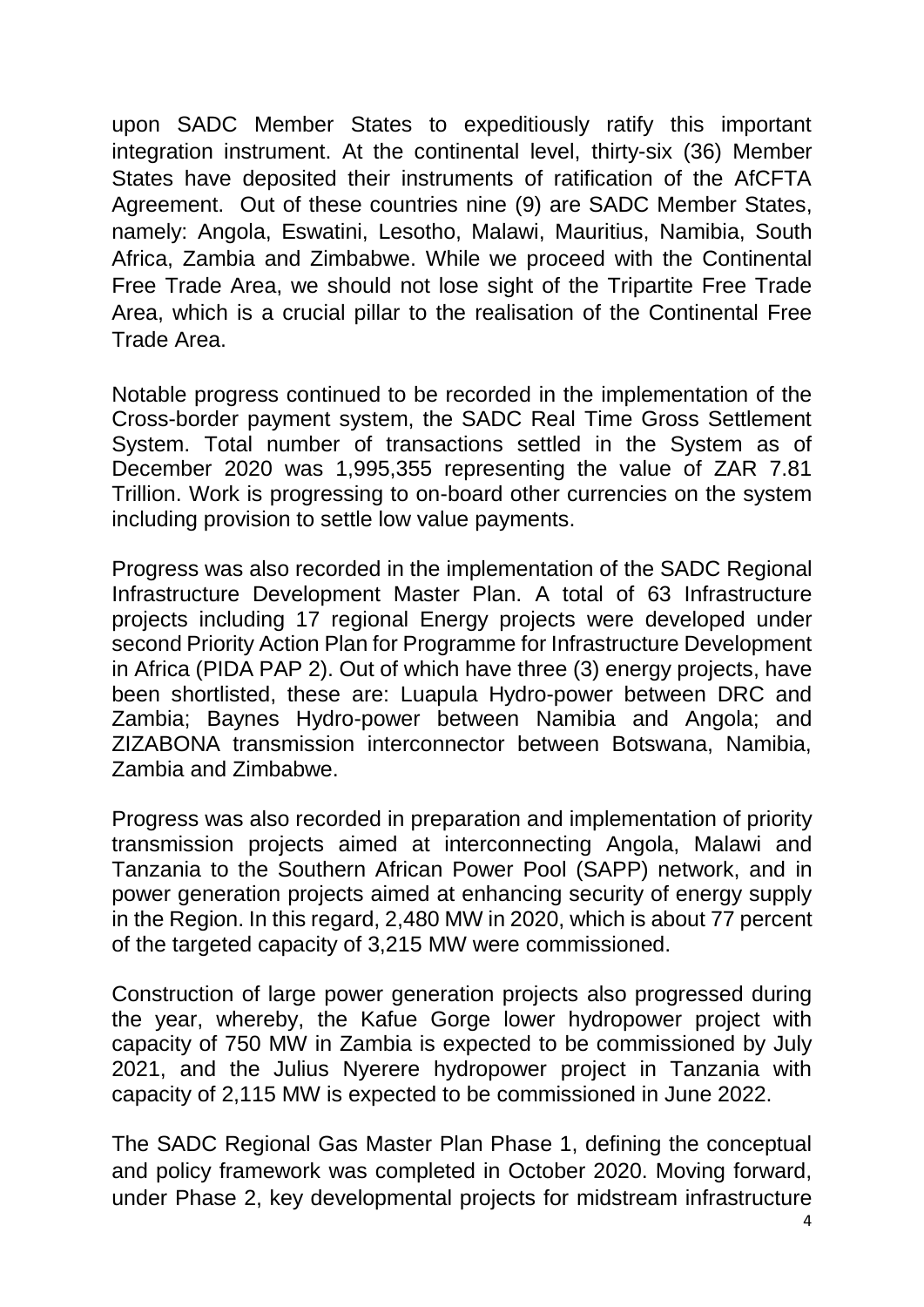for gas transportation, and anchor projects will be identified and prioritised for uptake and investments.

## **Honourable Ministers,**

Industrialisation remains a key priority for our region, and while we have recorded some milestones, progress remains slow. The share of the manufacturing sector to overall GDP is still low, around 12 per cent. In order to realize the targeted long-term industrialization objectives, there is need to, among other things:

- **(i)** Speed-up the implementation of the profiled value chains in priority areas. Private Sector is encouraged to take advantage of these value chains which will benefit both, the investors, SADC citizens and the region as a whole.
- (ii) Operationalise the SADC Regional Development Fund as Regional projects require adequate and sustainable funding.
- (iii) Accelerate initiatives to enhance capacities and capabilities of Small and Medium Enterprises (SMEs), so as to benefit SADC citizens in terms of employment and wealth creation. This goes together with the need to facilitate self-sustaining SMEs and national and regional industrial clusters.
- (iv) Expeditiously finalize the SADC Digital Economy Strategy. With the advent of the  $4<sup>th</sup>$  industrial revolution, and lessons learnt from the COVID-19 pandemic, digitisation of our economies is not a matter of choice, but a necessity.

## **Honourable Ministers,**

Financial Year 2020/21, was unique and challenging for everyone, at corporate and individual levels. United we managed to pull through, and we will definitely conquer the COVID-19 pandemic. Lessons learnt from the pandemic should enable us shape the future, including in terms of addressing similar unforeseen situations.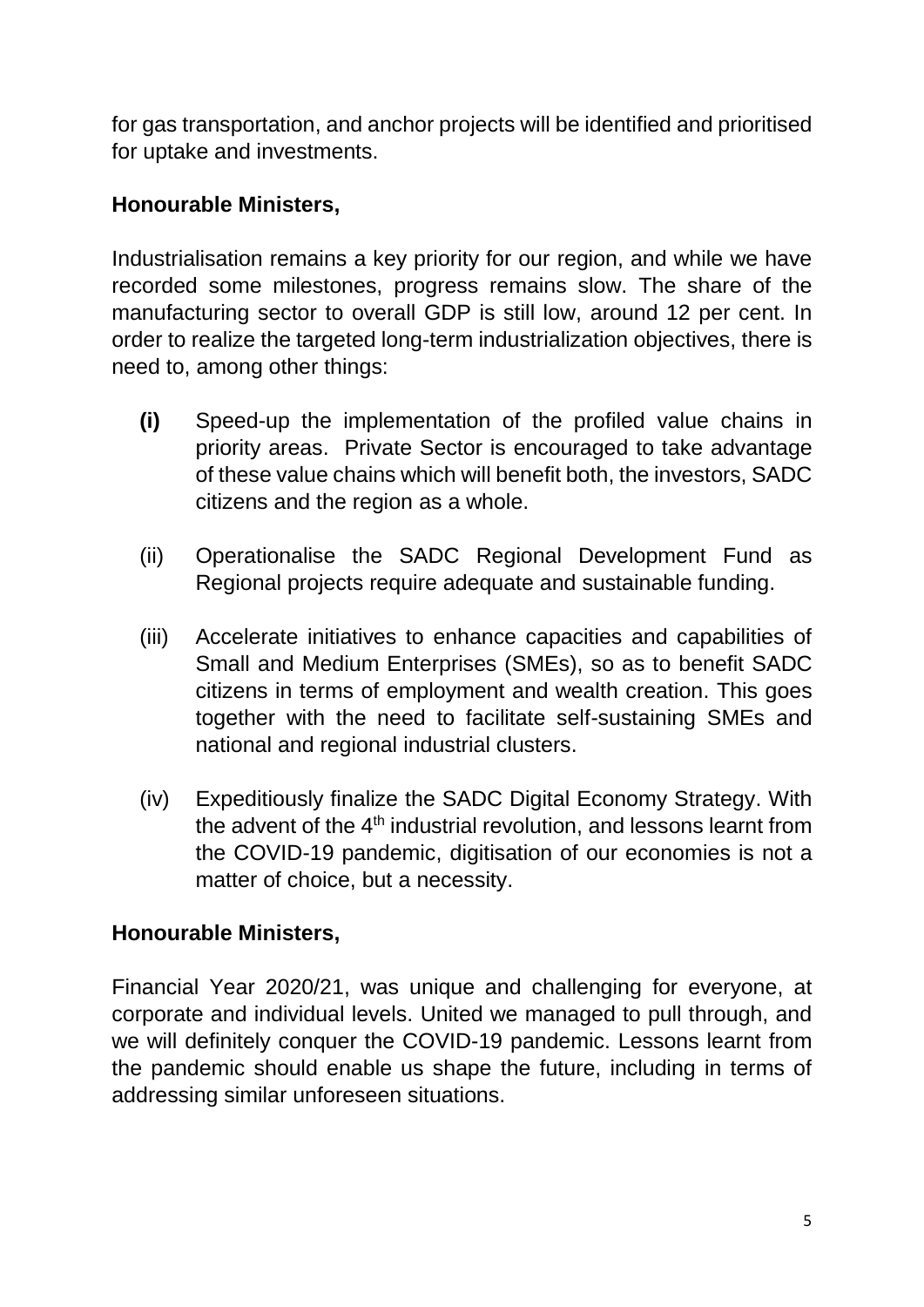# **Honourable Ministers,**

As was emphasized in your meetings during 2020/21, special attention was also placed in the enhancement of our national and regional Disaster Risk Management Mechanism, capacities in research and manufacturing of pharmaceuticals, essential medicines and medical supplies. To kick start this initiative, seventeen (17) companies from SADC Member States have been earmarked for support to manufacture COVID-19 Medical and other Pharmaceutical Products within the region. We extend our appreciation to the European Union and GIZ for their support in this endeavour. This initiative will be extended as we move forward to other beneficiaries and other products.

## **Honourable Ministers,**

The outlook for financial year 2021/2022 is anchored on Vision 2050 and the Regional Indicative Strategic Development Plan (RISDP) 2020-30, which were approved by Summit in August 2020. This meeting will consider a Draft RISDP 2020-30 Implementation Plan and the costing plan for coordination of regional activities. Costing of the other components of the Plan including, projects and programmes, and other interventions to be implemented at national level is underway and will be reported at your meeting in August 2021. Considering hardships brought about by COVID-19, and in line with your decision of August, 2020, the Secretariat undertook an analysis on activities that are amenable to savings to devise cost saving measures. May I report that the analysis is ready, and proposed cost saving measures will be tabled during this meeting for your consideration.

#### **Honourable Ministers,**

As I conclude, allow me to express our gratitude to Honourable Verónica Nataniel Macamo Dlhovo, Minister of Foreign Affairs and Cooperation of the Republic of Mozambique, and Chairperson of SADC Council of Ministers, for her leadership, notwithstanding the challenging circumstances during the year; and to SADC Member States for their continued commitment to the SADC Regional Integration agenda.

I would also like to thank the SADC Standing Committee of Senior Officials, under the leadership of its Chairperson, Ambassador Alfredo